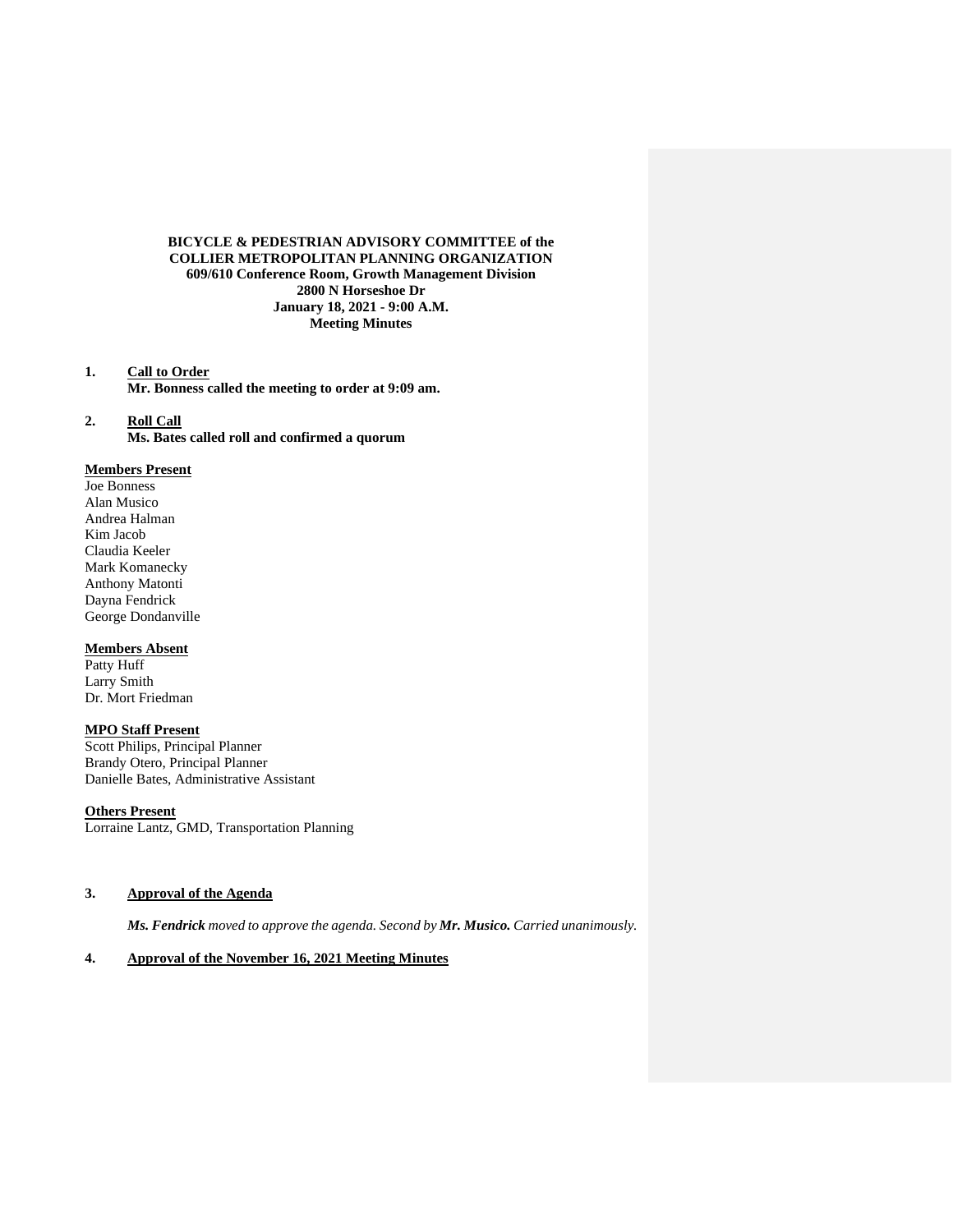**Mr. Philips:** We received an email from Deb Chesna asking us to adjust the minutes, on page 9 from "We can't mark a shoulder [bike] lane if posted speed is over 45 mph, but there could be a buffered bike lane" to "We can't mark a shoulder as a [bike] lane if posted speed is over 45 mph, but there could be a buffered bike lane if the speeds are reduced." And on page 10 to update "It's a matter of having 3 planners, vs. 300 engineers in District 1" to read "It's a matter of having 3 planners, vs. 300 engineers in District 1 to aid in the understanding of the link between transportation and land use which determines the users of the roadway."

**Mr. Matonti:** Another edit is on page 8, it says Ms. Matonti moved instead of Mr.

**Mr. Musico:** Another edit is that my proposal was change Everglades City to a 3, it reads to a 5 now.

*Mr. Musico moved to approve the November 16, 2021 minutes as revised. Ms. Halman seconded. Carried unanimously.*

#### **5. Open to the Public for Comment on Items Not on the Agenda**

None.

## **6. Agency Updates**

# **A. FDOT**

Ms. Chesna: Only update for the group is to let them know the Florida Office of Greenways and Trails (OGT) has a new interactive GIS based website and they're looking for public input to update OGTs Greenways and Trails System Plan and Maps. The Trails System and Maps plan is updated every 5 years.

#### **B. MPO**

**Mr. Philips:** None

# **7. Committee Action**

### **7.A. Elect Chair, Vice Chair**

**Mr. Musico:** Typically, the incumbents would let you know if they're willing to continue, that's how we did in the past. Then open it up if anyone else wants to throw their hat in ring.

**Mr. Bonness:** I'd prefer to move on, but if no one else I'll step in. Would prefer to see someone else or Anthony move up.

**Matonti:** I am willing to stay as Vice Chair or move into the Chair position.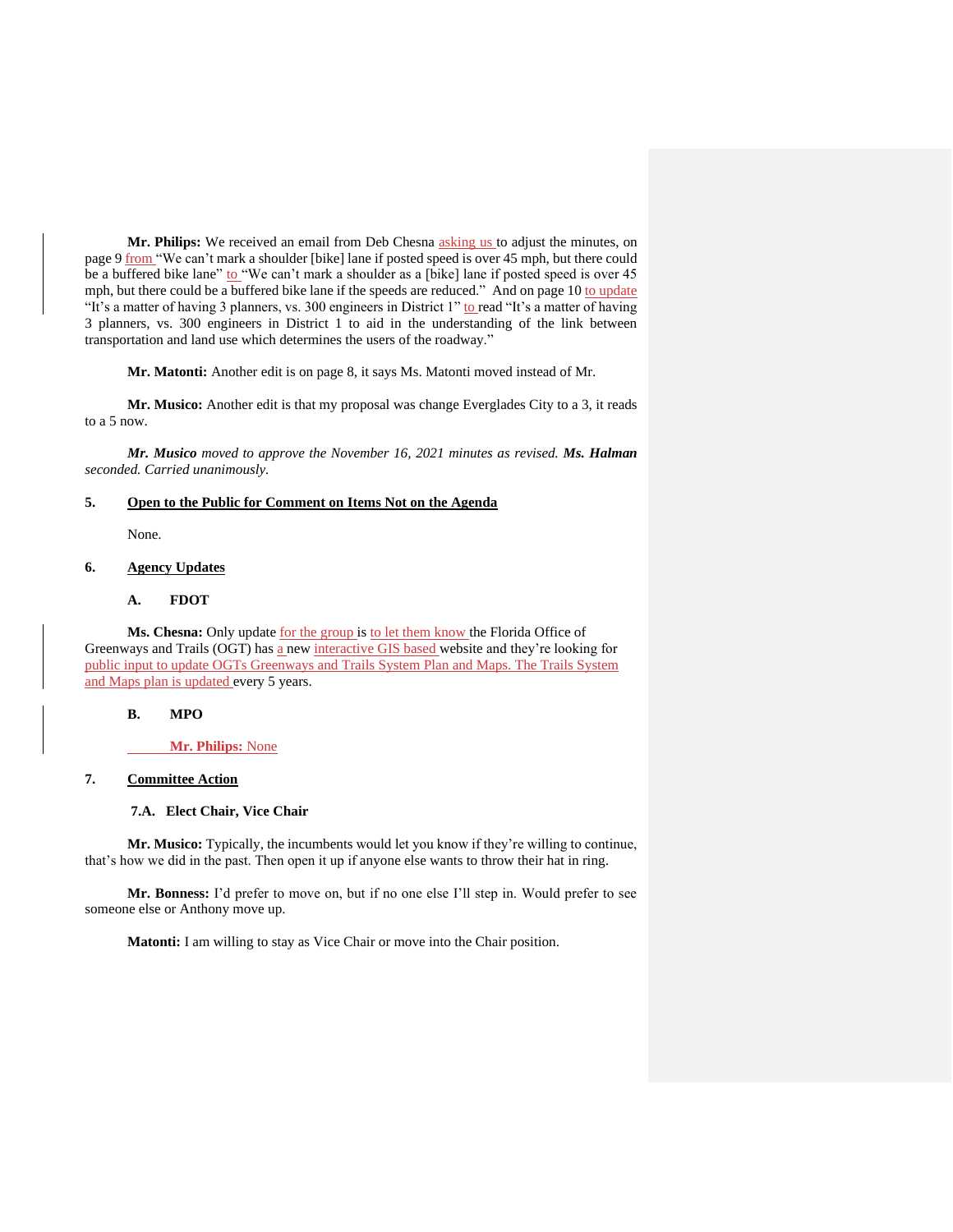*Mr. Bonness moved to elect Mr. Matonti as Chair. Mr. Musico seconded. Carried unanimously.*

**Mr. Musico:** Are there self-nominations?

**Mr. Bonness:** I will follow in as Vice Chair.

*Mr. Musico moved to elect Mr. Bonness as Vice Chair. Ms. Halman seconded. Carried unanimously.*

Mr. Philips: This will start in February.

### **7.B. Endorse Prioritized Ranking of New Projects**

Mr. Philips: The packet includes the final project rankings based on the November 16 meeting, we wanted to make sure the final rankings are in the correct order to before they go to board for final adoption. The project rankings will go to TAC and CAC and then the Board.

**Mr. Matonti:** Has funding changed?

**Mr. Philips:** No

**Mr. Dondanville:** What's the total?

**Mr. Philips:** \$5 million

**Mr. Musico:** Keep in mind, lots of these projects ask FDOT to do design, design is usually 20% of cost, and when FDOT does design only design portion gets funding in year. There's a twoyear delay between design and construction and building. For most of these it's a portion of that total cost that come out of \$5 million, my expectation is all get funded and might have surplus. When applicant puts in for FDOT to do design only designed is booked for that year, 2026. Leave it this way because there's sufficient funding.

**Mr. Bonness:** Good observation on funding

**Mr. Musico:** It's a good list, lots of thought, diligent, get it funded.

*Mr. Musico moved to endorse Prioritized Ranking of New Projects. Ms. Fendrick seconded. Carried unanimously.*

## **7.C. Review and Comment on Collier County Road Resurfacing Plan**

**Mr. Bonness:** This is the five-year plan for resurfacing in the county, we're asked to review to see if there's anything we can push, changes, look for bike lanes, or striping plans modified.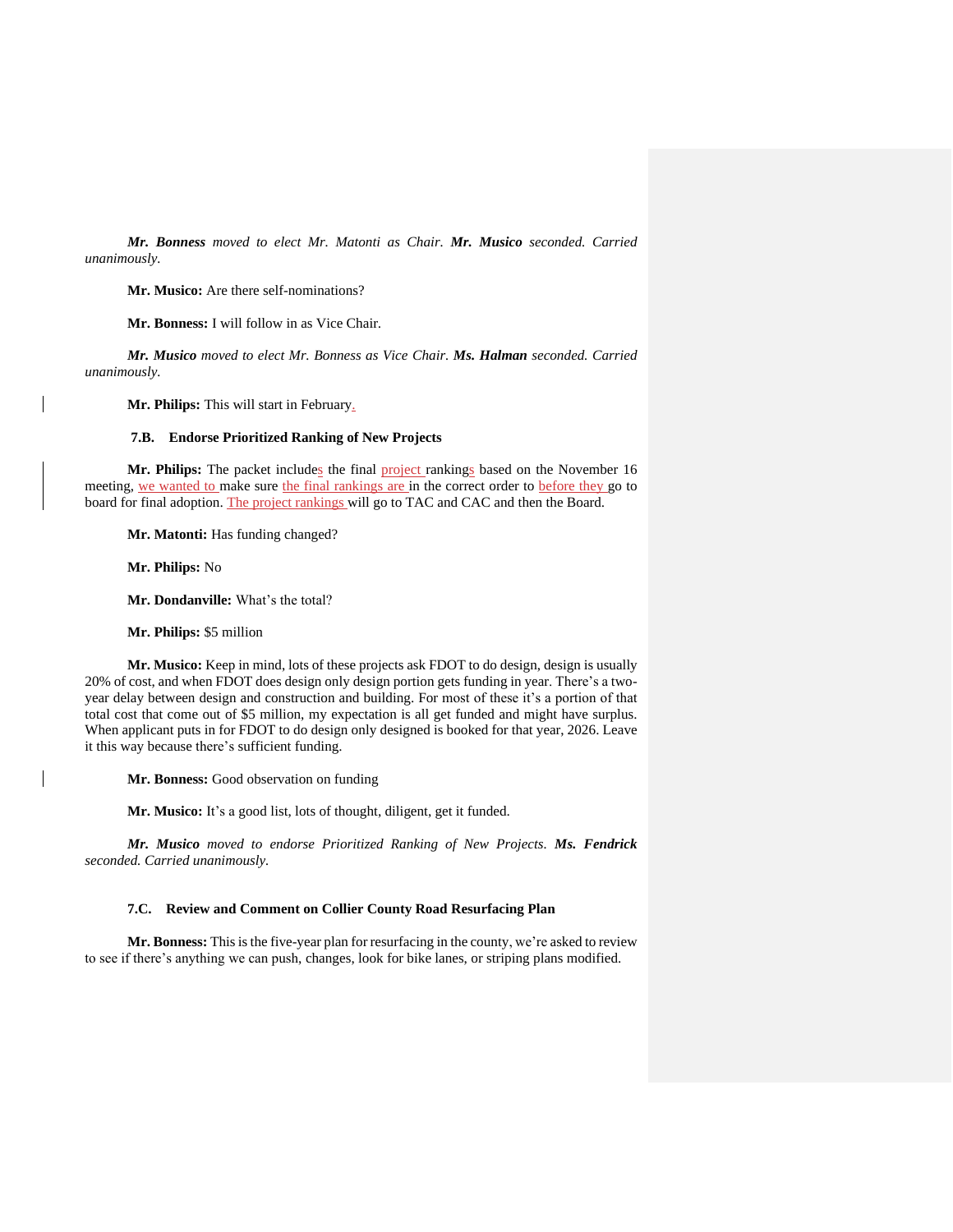**Ms. Fendrick:** I didn't see Everglades City CR 29, so I sent an email to Anne and Trinity, asking for an update. In May 2020 CR 29 was scheduled for FY 21, but I didn't see it. It became county resurfacing because the county maintains it. We also asked for the cross section to extend to Circle North on Collier Avenue and the city sent request to the county manager.

**Ms. Lantz:** CR 29 was based on funding availability. It needs actual design because of drainage. I don't know if its funding availability or in the budget, I can follow up and see the status.

#### **Ms. Fendrick:** The approval for northern segment?

Ms. Lantz: This was phase 2 we are waiting and phase 3 is the same thing. I'll follow up and let you know or pass it on

Mr. Philips: We received this list on Friday, as we receive comments, we'll put them together and seek answers.

**Mr. Bonness:** Please look for modifications, individual knowledge might be useful.

### **Ms. Fendrick:** Marked and removed what does that mean?

**Mr. Bonness:** What happens is survey crew goes through and puts paint markings on the road, you see that 6 months ahead of paving. When repaving that's how we'd see. I'm thinking that's what that means, that they put markings on the roadways, you may be able to find them on the roadway.

**Ms. Fendrick:** Will they provide another 5-year plan?

**Mr. Bonness:** It's like the FDOT list, they'll add more onto the list, next year there should be additional roads.

**Mr. Matonti:** Will this come back next month?

**Mr. Philips:** Yes

**Mr. Bonness:** From a paving standpoint, there's annual paving contracts—low bid contract, price per ton—there's also Collier County work programs done more on individual contracts. These are purely a new surface; it doesn't usually include modifications to gutters and curbs. Individual projects are usually notified, as they're happening, they must hit in design phases, like the Vanderbilt Beach Road Extension, which has muti year design phases at 30%, 60%, etc.

**Ms. Haman:** There's not many in Immokalee?

Mr. Philips: The current TIP has several projects in Immokalee, but not sure on additional or new projects.

**Ms. Halman:** Is that the reason?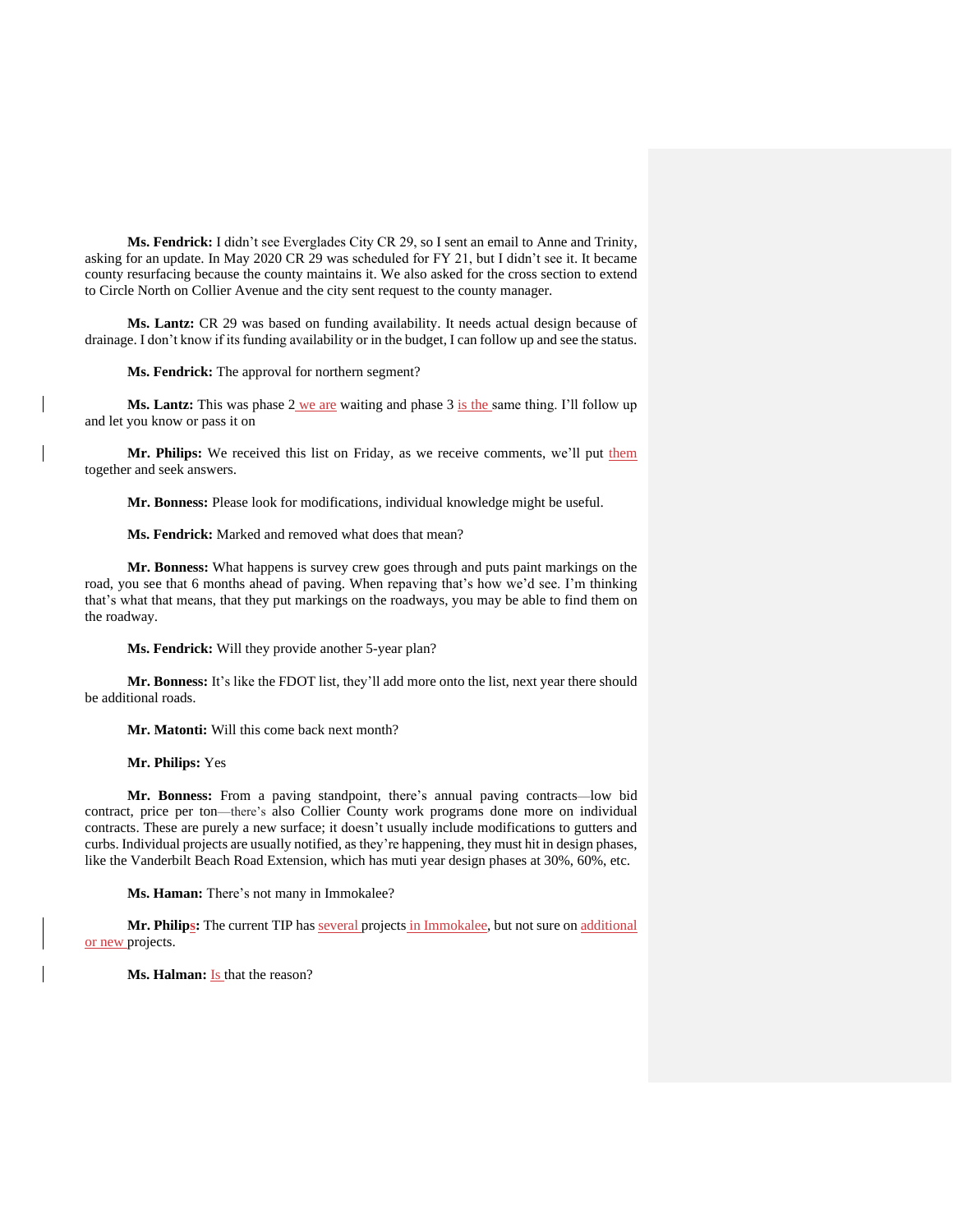#### Mr. Philips: We can check, please email us your questions.

**Mr. Bonness:** I think the local roads in Immokalee are substandard, they wouldn't be going on overlay, it's probably a complete project with drainage and sidewalks.

#### **8. Reports & Presentations (May Require Committee Action)**

#### **8.A. FDOT Pedestrian Bicycle Strategic Safety Plan**

Ms. Chesna: Presented on **[Florida's Bicycle Pedestrian Focused Initiative Update](https://www.colliermpo.org/wp-content/uploads/2022/01/Alert-Today-Florida-Update-18Jan2022.pdf)** along with the Florida Pedestrian and Bicycle Strategic Safety Plan presentation in the agenda packet.

Mr. Dondanville: The chart on page 36 of the agenda packet shows Collier County is the  $25^{\text{th}}$  worst county out of 60+?

**Ms. Chesna**: They appeared as the most dangerous because of design.

Mr. Dondanville: Collier is 25<sup>th</sup> but still the lowest of bad 25, should we try to get out of the 25?

**Mr. Matonti:** Dangerous by design is a metro area, so we're lumped in with Fort Myers and Cape Coral.

**Mr. Musico:** The most important piece in packet is the top of page 13 [page 27 in the agenda packet], it shows that the current way we develop land in Collier and all of Florida is we have 100-acre Planned Unit Developments (PUD) with 1000 doors and one or two entrances. That approach forces 6-lane highways that are difficult to cross and no other alternatives instead of a diverse network. How we develop land causes issues, everything else is anecdotal. BPAC cannot deal with this, local governments must make those decisions, and as long as we build monstrous PUDs, we make everything worse.

**Ms. Chesna:** FDOT decided to start thinking differently and think of context classification so we can figure out users and destinations. Secretary Nandam put together a planning studio to talk to local governments about land usage that cause roads to be fast, long, dangerous trips. One is trip purpose drives alone are 78%, which is not ideal. Even with infrastructure, land development patterns are suburban, even in the City of Naples, that roadway design is suburban—when you get access management cutoff, the roadway is sped up, there are pedestrians everywhere—lots of things need to evolve. When I lived here worked with the Health Department and tried to talk to developers, but when it comes to land development, it requires comprehensive planning to change that. How do we slow down US 41? There's no enclosure, nothing that makes people feel like they need to slowdown, the developments are way back.

**Members** discussed preplanned versus organic growth over time, the lack of interconnectivity and sidewalk. These issues need to be discussed this with people in charge of the Land Development Code and comprehensive planning. Members also discussed law